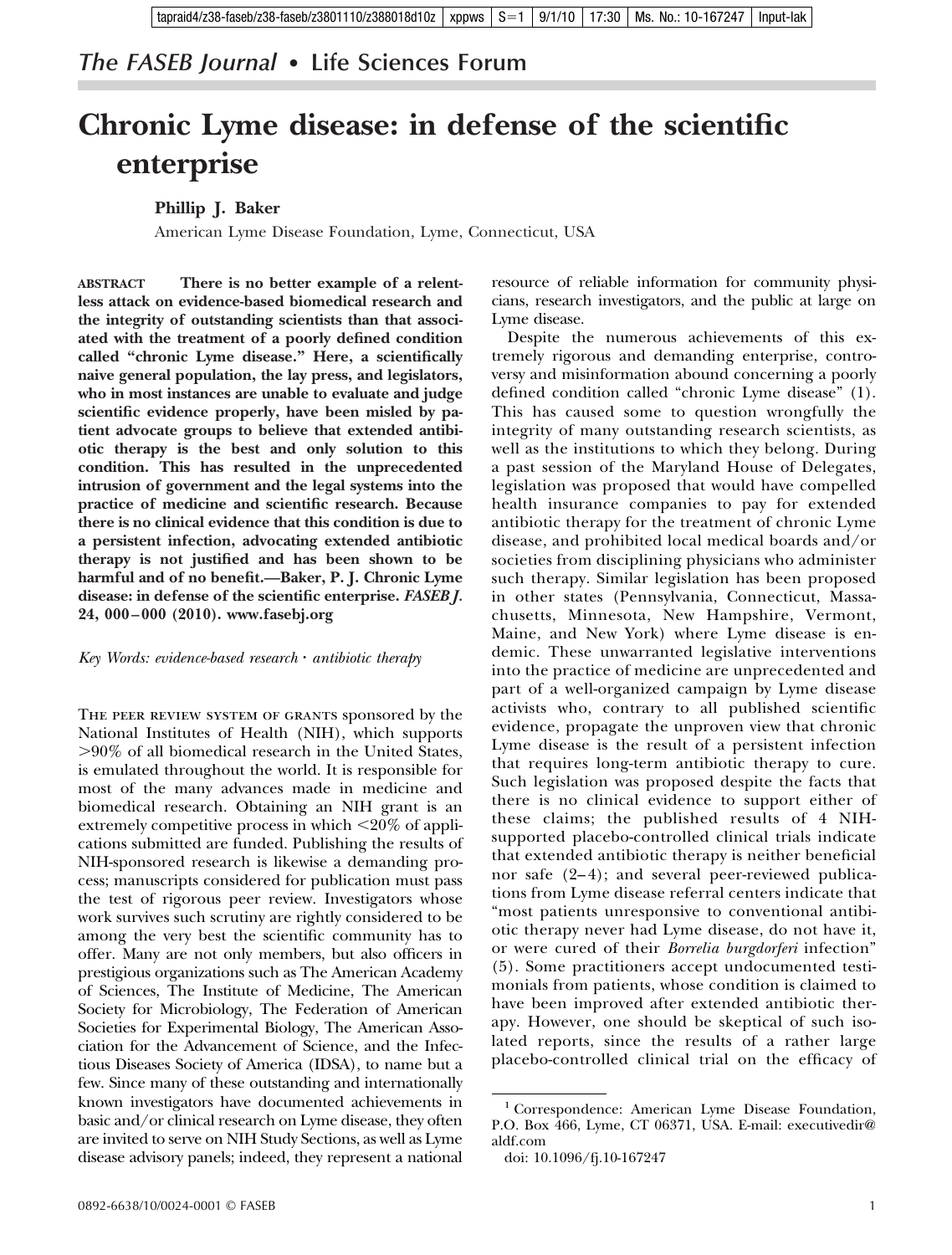extended antibiotic therapy for the treatment of chronic Lyme disease showed a placebo effect as high as 39% (2). Also, it has been shown that several -lactam antibiotics used to treat Lyme disease, including ceftriaxone, which is often used to treat chronic Lyme disease, have profound neuroprotective properties that can ameliorate neurological symptoms (6, 7); such a pharmacological effect, rather than the elimination of a presumed persisting infection, might account for the short-lived beneficial effects sometimes seen. If that is the case, it would be more appropriate and safer to use other drugs with such properties instead of antibiotics.

At the behest of Lyme disease activists, an antitrust investigation was launched against the IDSA for its failure to cite, in its guidelines on the treatment of Lyme disease (8), nonexistent evidence that chronic Lyme disease is due to a persistent infection that requires extended antibiotic therapy to cure. This unprecedented action, which was resoundly condemned by distinguished attorneys and members of the medical profession (9), prompted an extensive review of the published IDSA guidelines by an independent review panel. That panel issued a final report in which it unanimously approved all of the recommendations made in the IDSA's current guidelines (10). The review panel, which relied on  $>1000$ published scientific papers in making its deliberations, also affirmed that there is no published evidence to indicate that extended antibiotic therapy is beneficial for the treatment of chronic Lyme disease; there is "no well-accepted definition of post-Lyme disease syndrome"; and there is "no convincing biological evidence for the existence of symptomatic chronic *Borrelia burgdorferi* infection among patients given recommended treatment regimens for Lyme disease" (10).

It should be noted that the IDSA's recommendations for the treatment of Lyme disease are in agreement with those of the European Federation of Neurological Societies (11), the European Union of Concerted Action on Lyme Borreliosis (12), the American Academy of Neurology (13), the Canadian Public Health Network (14), and the German Society for Hygiene and Microbiology (15). They also are in agreement with recommendations made by expert panels from 10 European countries, *i.e.*, The Czech Republic, Denmark, Finland, France, The Netherlands, Norway, Poland, Slovenia, Sweden, and Switzerland. [An excellent summary of these expert panel recommendations may be found in the presentation by O'Connell in the guidelines section posted on the American Lyme Disease Foundation (ALDF) website at http://www.aldf. com.] None of these organizations or expert panels—as well as the Centers for Disease Control (CDC) and the NIH—recommends extended antibiotic therapy for the treatment of chronic Lyme disease. In contrast to the false and misleading information being propagated on the Internet *via* Lyme disease patient support websites, the IDSA guidelines (8), as well as websites sponsored by the NIH (http://www.nih.gov), the CDC (http:// www.cdc.gov), and the ALDF (http://www.aldf.com),

are the best source of factual information extant on Lyme disease for community physicians, medical practitioners, and the general public.

Some Lyme disease activists continue to make the astounding claim that this overwhelming consensus of independent expert opinion is the result of conflicts of interest and/or a vast conspiracy by a cabal to suppress the truth. This is absurd, especially when such claims are made by "Lyme-literate physicians" who profit immensely from the prolonged treatment of chronic Lyme disease. It should be noted that the composition of the IDSA guideline review panel was approved by an independent ethicist, who found no evidence of conflict of interest with respect to any member of the review panel (10). Instead of casting doubts on the reputation of distinguished scientists and the organizations to which they belong, those who disagree would be well advised to do the following if they wish to gain acceptance from the scientific and medical community for their unproven views:

*1*) Develop a precise definition of what is meant by "chronic Lyme disease" so that it can be distinguished unequivocally from other medical conditions with similar symptoms.

*2*) Provide direct and unequivocal evidence that a patient suspected of having chronic Lyme disease really has a persistent *B. burgdorferi* infection that justifies antibiotic therapy.

*3*) Demonstrate, from the results of published, peerreviewed, randomized, placebo-controlled trials, that extended antibiotic therapy is beneficial and safe for the treatment of chronic Lyme disease.

The results of NIH-supported studies frankly acknowledge that some patients with chronic Lyme disease experience significant pain and indeed have deficits with respect to their physical health status (2). Obviously, these patients require appropriate medical attention and care. However, because there is no evidence to indicate that their symptoms are caused by a persistent *Borrelia burgdorferi* infection, antibiotic therapy is neither a prudent nor a beneficial option. It is time to discard this unproven approach and begin to consider alternative causes and symptomatic treatment options, if we truly wish to achieve common ground and provide relief for these patients (16). In this context, the results of a small pilot study indicated that treatment with gabapentin alleviates the neurotropic pain associated with chronic Lyme disease (17); since the Food and Drug Administration has approved the use of pregabalin (similar to gabapentin) for the treatment of fibromyalgia, a condition with symptoms similar to those ascribed to chronic Lyme disease, this approach requires further investigation. Other studies indicate that psychiatric comorbidity and other psychological factors (*e.g.*, the tendency to catastrophize pain) distinguish chronic Lyme disease patients from those with fibromyalgia and chronic fatigue syndrome and were associated with poor functional outcomes (18). It has been reported that antineural antibody activity is significantly higher in patients with chronic Lyme dis-